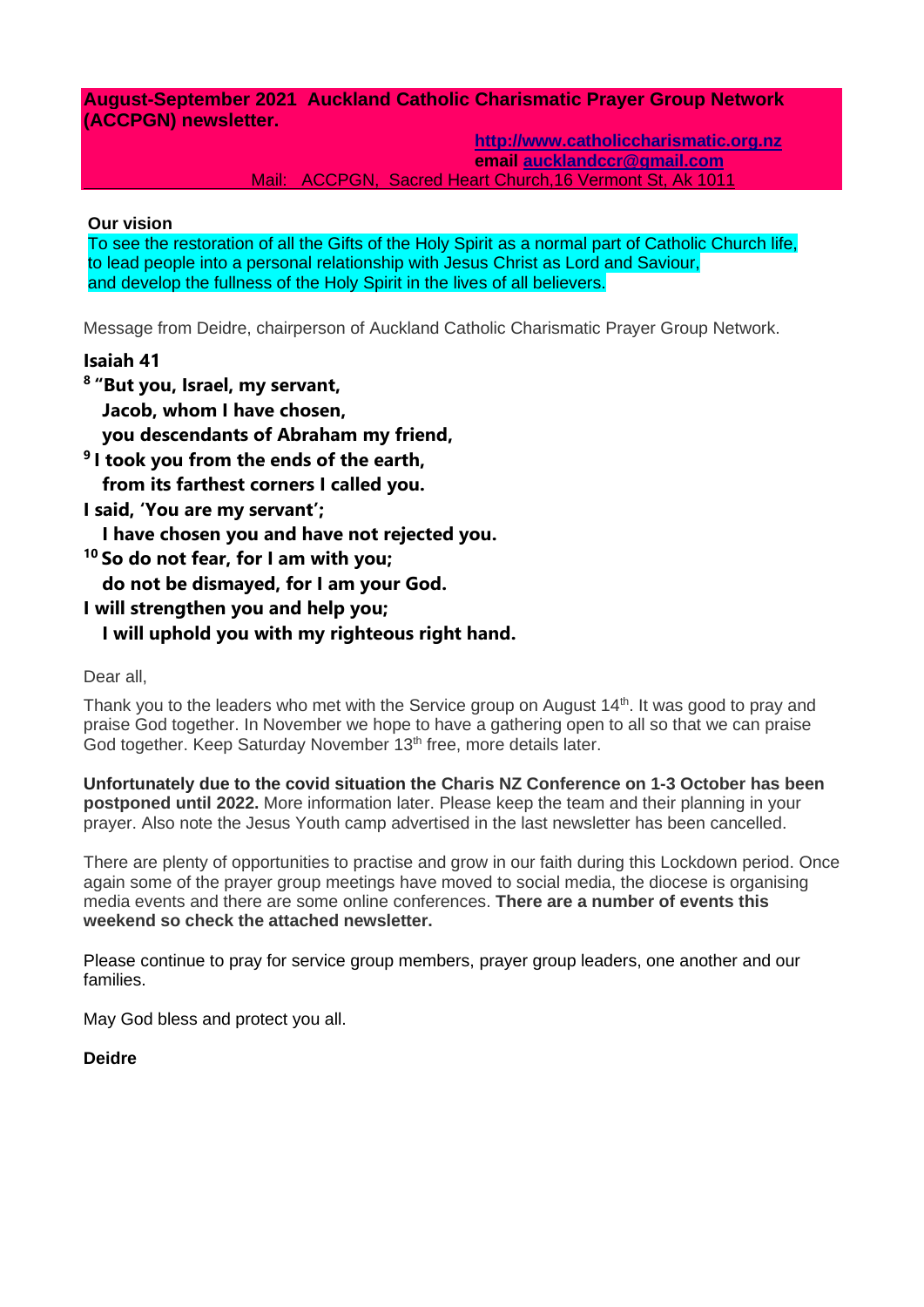Calendar these CCR dates (for more information see below, or attached flyers or in later newsletters)

| Postponed              | <b>CharisNZ Conference</b> for all Currents of Grace, Silverstream postponed til<br>2022                                            |
|------------------------|-------------------------------------------------------------------------------------------------------------------------------------|
| <b>18-19 Sept</b>      | <b>NSW Charismatic Retreat online</b>                                                                                               |
| Other events see below |                                                                                                                                     |
| Oct 16                 | Auckland Diocese Festival at St Lukes, Flatbush. 9am-5pm and youth<br>festival 7-10pm https://www.aucklandcatholic.org.nz/festival/ |
| Oct 30                 | Catholic Mens Retreat, Glenfield.                                                                                                   |

**Charisnz** now has a website, check it out. [https://charisnz.com](https://charisnz.com/)

**Unfortunately due to the covid situation: CharisNZ Conference 2021 has been postponed until 2022 and the Jesus Youth retreat for young adults - 'Exult 2021' has been cancelled. Please pray for the organising team as they make plans for 2022.**

An alternative opportunity has arisen online for us all.

**NSW Charismatic Retreat 18-19 September, 11am - 6.30pm NZ time.** Come and be refreshed by the Holy Spirit. Conducted by Fr Hugh Thomas CSsR and Fr Tony Alex MGL. See attached flyer or register here [https://www.eventbrite.com.au/e/a-2](https://www.eventbrite.com.au/e/a-2-day-charismatic-retreat-tickets-168708747405) [day-charismatic-retreat-tickets-168708747405](https://www.eventbrite.com.au/e/a-2-day-charismatic-retreat-tickets-168708747405) No charge.

**A note from Anne Lovell, our Charisnz intercession coordinator. Father Tony Alex was at ICPE in Wellington. He is now in Sydney with the MGL's (Missionaries of God's Love is a Charismatic order). He is an inspirational teacher and leader in the power and gifts of the Holy Spirit. We would highly recommend that you register for this retreat and be inspired, refreshed and renewed by the Holy Spirit.**

# **Other Faith opportunities for you during Lockdown**

**Daily Rosary 8am. Lectio Divina 10am Mon-Sat** (the day's Gospel) **and 8pm**(the next days' Gospel) on zoom during lockdown with Fr James from St Patricks and St Joseph's Cathedral. **Sunday 11/9/21 8pm Movie night. Mary's Land.** I enjoyed this movie investigating Mary's apparitions through a sceptic's eye <https://us02web.zoom.us/j/9194320978?pwd=aWwvd1NJdWtuWW5RbUJ4YnpiZWZXdz09>

**Meeting ID 919 432 0978 passcode 6163**

**Free virtual Conference**: 17-19 September: **What to say to family members and other people who have walked away from the faith.** For more info and to register <https://go.virtualcatholicconference.com/Faith>

**Saturday 11/09, 7pm Light of Hope // Online concert with Fr. Chris Skinner** Join us for an evening of spirit-filled worship, led by the fantastic Fr. Chris Skinner. Video available on Bishop Pat's Facebook page.<https://www.facebook.com/bishoppatrick>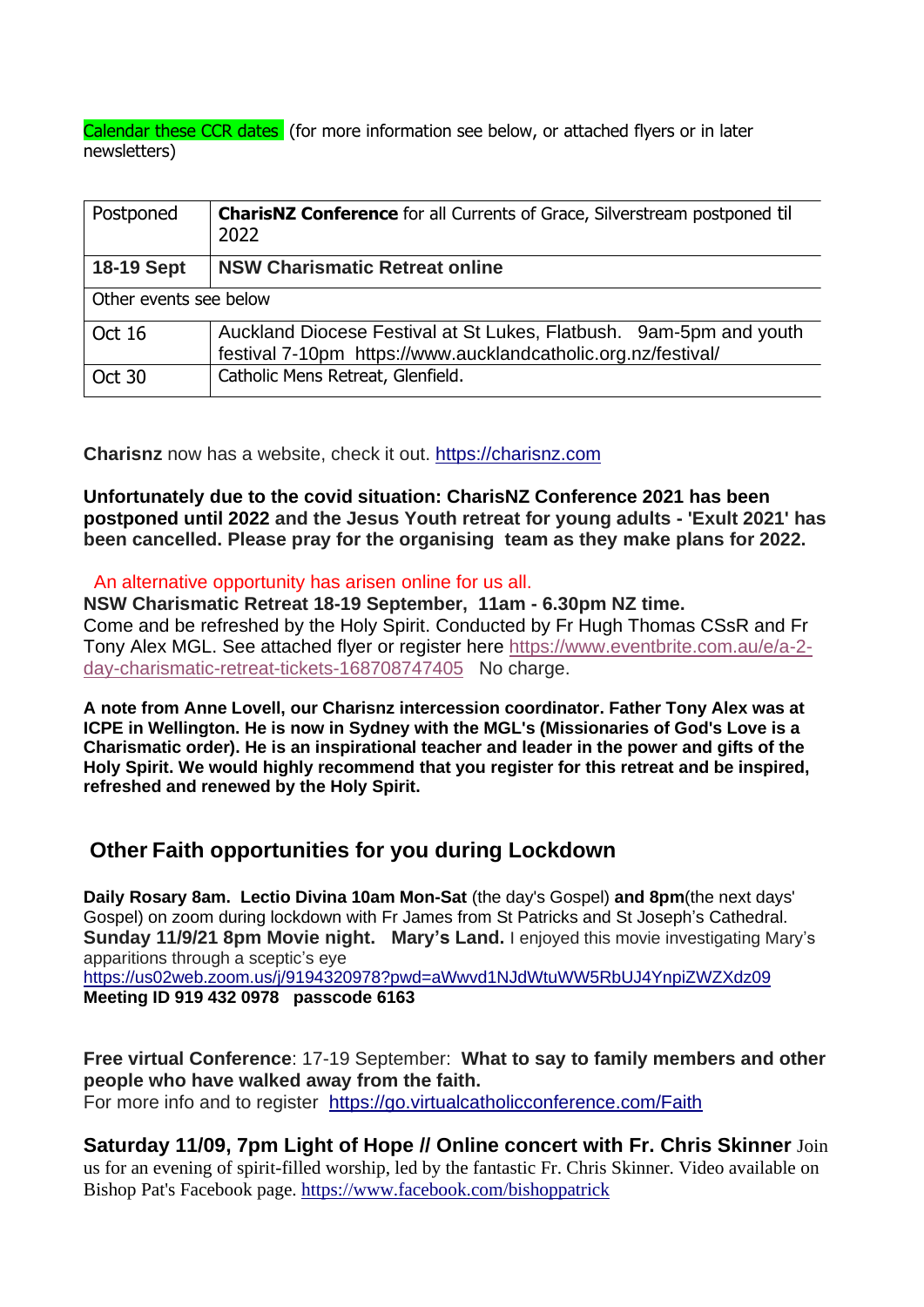**Saturday 18/09, 8pm An Evening with Internationally Acclaimed Speaker and** 

**Musician, Fr Rob Galea!** Zoom to share practical ways that we can overcome fear and pursue our God-given potential. https://us06web.zoom.us/j/82124381475

**Watch The Chosen,** A TV series about the life of Jesus. https://watch.angelstudios.com/thechosen/watch?ap=trueOME

**Listen to an interview with Dr Mary Healy**, guest speaker at Charis NZ conference. Matt Fradd interviews Mary Healy. 77 minutes but if you have time it's worth listening to. Mary shares her testimony, answers various questions about the Charismatic Renewal, and touches on some other isssues. <https://youtu.be/M7Hlm-BX3PA>

## **Visit some of the prayer groups online.**

**Orewa 7.15pm Wednesdays,** Email to John [johnlanigan001@gmail.com](mailto:johnlanigan001@gmail.com) for a weekly invite.

**Takapuna: Wednesday evenings at 7.30pm.** meeting ID 221 617 839 PW 295342

**Pakuranga: Thursdays at 7.30pm?** Contact Mike for link. quilon1913@gmail.com

**Blockhouse Bay: 7pm Fridays** (6.45pm Rosary) Contact Geraldine to get weekly invite, corray@tamaki.ac.nz

**Mairangi Bay: Mondays 7.30pm Rosary** on Zoom, contact deidre.broome@gmail.com

## **More events from the Diocese for youth and young adults, but may interest you too**

**Sunday Mass**. from 5.30pm Saturday night (as per a Vigil Mass time) to the Youtube channel Auckland Catholic https://www.youtube.com/channel/UCb7o1XYfQet-mOW1mJSzfow It is also broadcast on Shine TV Sundays at 2.00pm Free-to-air TV Channel 25, Sky TV Channel 201.

Friday 10/09, 7pm **Movie Night – My Sister's Keeper** Grab some popcorn and end the week with a movie night! The Auckland Catholic Tertiary Chaplaincy will be watching My Sister's Keeper, followed by some discussion about the film.<https://www.facebook.com/TheChaplains>

Monday 13/09, 6:15pm CYAC Vocations Series: **A Journey to the Priesthood** The Catholic Young Adults Community continues their Vocations Series this week! Tune in to hear newlyordained priest, Fr. Isaac Fransen, share about his personal journey towards priesthood. <https://www.facebook.com/events/1298302237259435>

Tuesday 14/09, 7pm **Exploring the Book of Revelation** with Robert Loretz. Looking for an evening of faith formation? This Tuesday, Robert Loretz and the Auckland Catholic Tertiary Chaplaincy team will be exploring one of the most fascinating books of the Bible, the book of Revelation. <https://www.facebook.com/events/1011473819426730/>

Wednesday 15/09, 7pm **Livin' in Lockdown #4 // Mental Health** Join the ACYM team for a laidback, radio talk-show style event for youth & young adults on Facebook Live. This week, we're tackling the very important topic of mental health. https://www.facebook.com/AKCYM